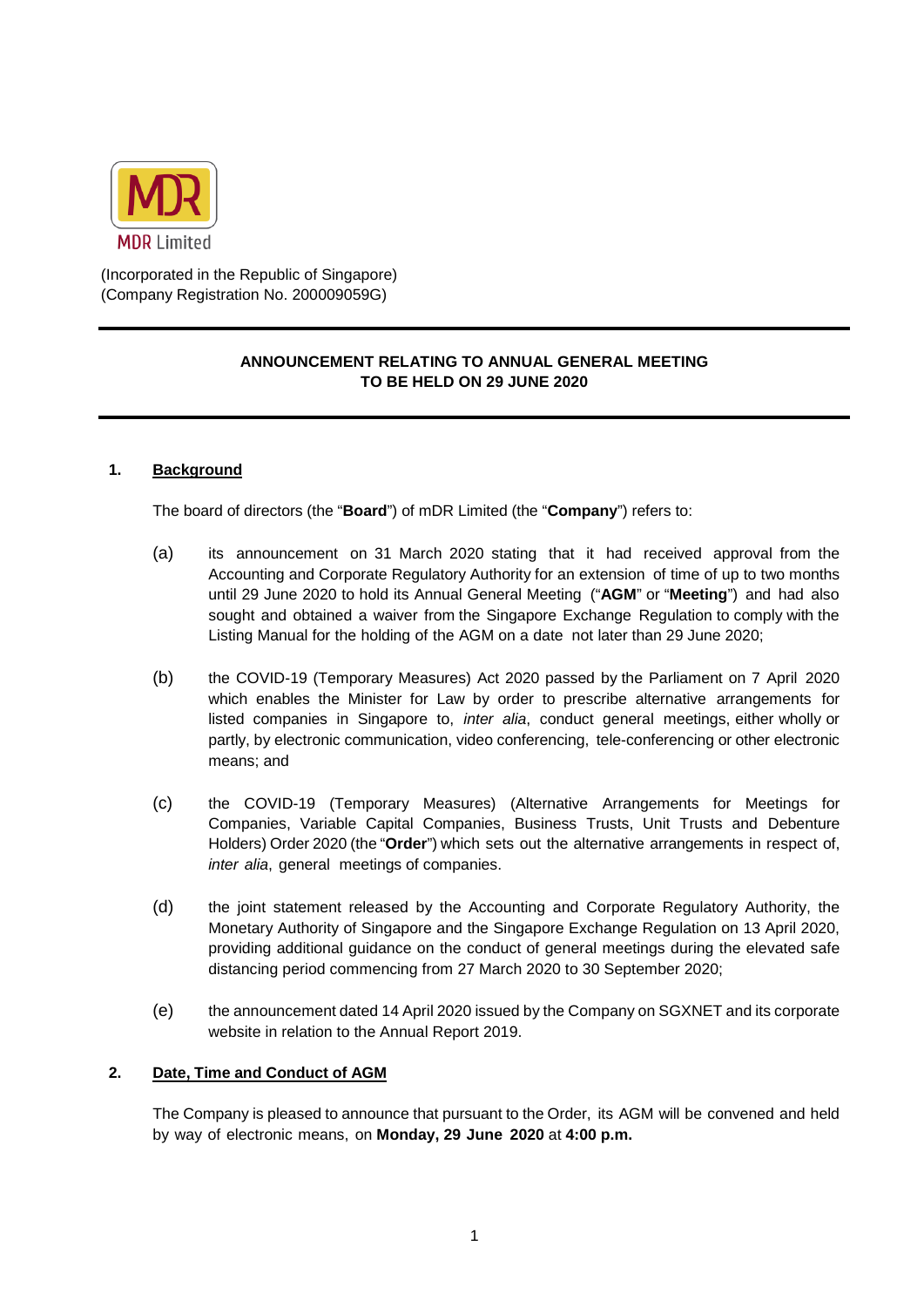## **3. Notice of AGM and Proxy Form**

The Notice of AGM and Proxy Form will be sent to members solely by electronic means via publication on the SGX website at the URL [https://www.sgx.com/securities/company](https://www.sgx.com/securities/company-announcements)[announcements](https://www.sgx.com/securities/company-announcements) and will also be made available on the Company's website at the URL [http://www.m](http://www.m-dr.com/meetings)[dr.com/meetings.](http://www.m-dr.com/meetings) Printed copies of these documents will **not** be sent to members.

### **4. No personal attendance at AGM**

Due to the current COVID-19 restriction orders in Singapore, members will **not** be able to attend the AGM in person.

## **5. Alternative arrangements for participation at the AGM**

Alternative arrangements are instead put in place to allow members to participate in the AGM by:

- (a) observing or listening to the AGM proceedings through a "live" audio-visual webcast via their mobile phones, tablets or computers, or "live" audio-only stream via their mobile phones or telephones;
- (b) submitting questions in advance in relation to the resolutions to be tabled for approval at the AGM; and/or
- (c) appointing the Chairman of the Meeting as proxy to attend, speak and vote on their behalf at the AGM.

#### **6. Investors who hold shares through Relevant Intermediaries**

Investors who hold shares through relevant intermediaries (as defined in section 181 of the Companies Act, Chapter 50), including CPF and SRS investors, and who wish to participate in the AGM by (a) observing or listening to the AGM proceedings via "live" audio-visual webcast or "live" audio-only stream; (b) submitting questions in advance of the AGM; and/or (c) appointing the Chairman of the Meeting as proxy to attend, speak and vote on their behalf at the AGM, should contact the relevant intermediary (which would include, in the case of CPF and SRS investors, their respective CPF Agent Banks and SRS Operators) through which they hold such shares as soon as possible in order to make the necessary arrangements for them to participate in the AGM.

In addition, CPF/SRS investors who wish to appoint the Chairman of the Meeting as proxy should approach their respective CPF Agent Banks/SRS Operators to submit their votes at least seven (7) working days before the date of the AGM.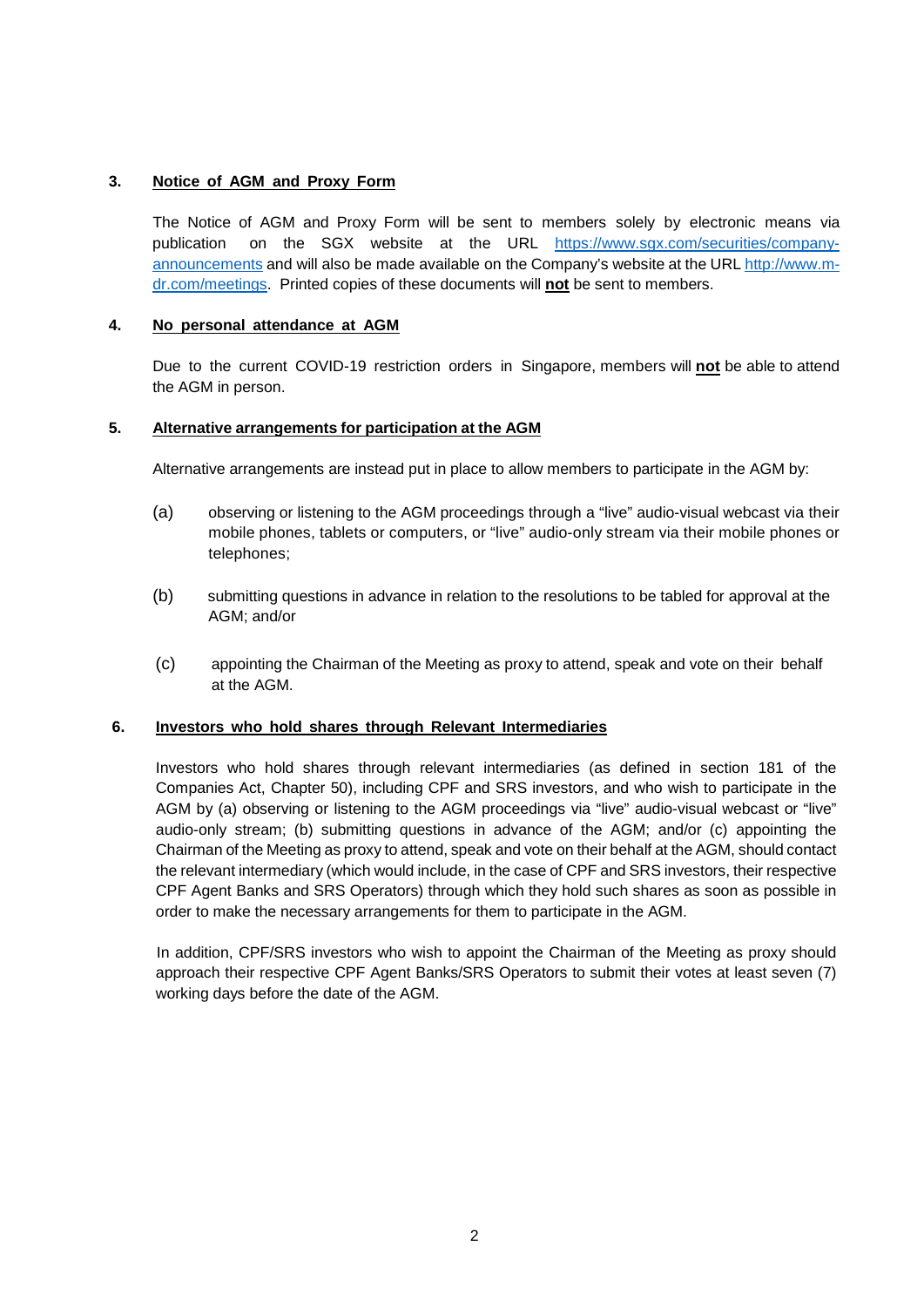## **7. Annual Report 2019 and Share Buy-back Circular**

The Annual Report for the financial year ended 31 December 2019 and the Circular to shareholders dated 14 April 2020 in relation to the proposed renewal of the Share Buy-back Mandate ("**Share Buyback Circular**") have been made available on SGXNET and may be accessed at the Company's website as follows:

- (a) the Annual Report at the URL <http://www.m-dr.com/annualreports> by clicking on the link for "Annual Report 2019"; and
- (b) the Share Buy-back Circular at the URL <http://www.m-dr.com/circulars> by clicking on the link for "Share Buy-back Circular 2020".

## **8. Key Dates/Deadlines**

Key dates/deadlines which members should take note of are set out in the table below:

| <b>Key dates/deadlines</b>              | <b>Actions</b>                                                                                                                                                                                                                                                                                                                                                                                                                                             |
|-----------------------------------------|------------------------------------------------------------------------------------------------------------------------------------------------------------------------------------------------------------------------------------------------------------------------------------------------------------------------------------------------------------------------------------------------------------------------------------------------------------|
| 9 June 2020 from 9:00 a.m.<br>(Tuesday) | Members may begin to pre-register at the URL<br>https://www.meetings.vision/mdr for "live" audio-visual<br>webcast / "live" audio-only stream of the AGM proceedings                                                                                                                                                                                                                                                                                       |
| 19 June 2020, 5:00 p.m.<br>(Friday)     | Deadline for CPF/SRS investors who wish to appoint the<br>Chairman of the AGM as proxy to approach their respective<br>CPF Agent Banks/SRS Operators to submit their votes<br>(seven (7) working days before the date of the AGM)                                                                                                                                                                                                                          |
| 26 June 2020, 4:00 p.m.<br>(Friday)     | Deadline for members to:<br>submit questions for the AGM<br>pre-register for "live" audio-visual webcast or "live"<br>audio-only stream of the AGM proceedings<br>submit Proxy Forms for the AGM                                                                                                                                                                                                                                                           |
| 28 June 2020, 10:00 a.m.<br>(Sunday)    | Following authentication of their status as members,<br>authenticated members to receive email instructions on how<br>to access the "live" audio-visual webcast or "live" audio-only<br>stream of the AGM proceedings ("Confirmation Email").<br>Members who do not receive the Confirmation Email by 10.00<br>a.m. on 28 June 2020 should contact the Company, by phone<br>at +65 6347 8911 / +65 9736 1264, or by email at<br>corporateaffairs@m-dr.com. |